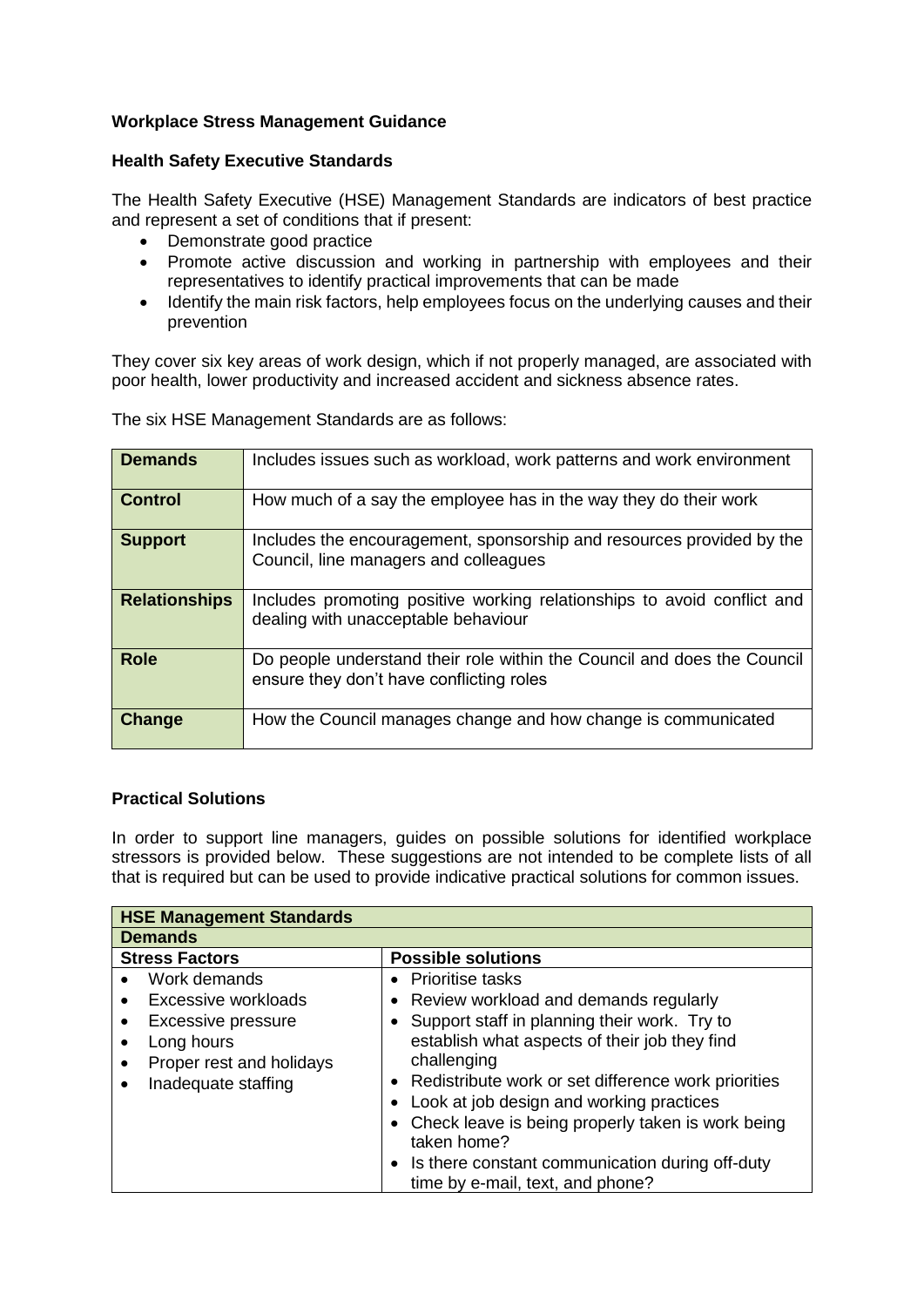| Inappropriately qualified for<br>$\bullet$                             | • Cut out unnecessary work and communications<br>• Review workloads and staffing, and enable<br>individuals to plan their work<br>• Hold regular 1-2-1's to discuss workload<br>Check management skills and assess training<br>needs<br>• Make sure individuals are matched to jobs – people |
|------------------------------------------------------------------------|----------------------------------------------------------------------------------------------------------------------------------------------------------------------------------------------------------------------------------------------------------------------------------------------|
| the job<br>Over promotion                                              | can be over and under qualified<br>Analyse skills alongside the tasks                                                                                                                                                                                                                        |
| Skills not recognised -                                                | Provide training for those who need more, e.g.                                                                                                                                                                                                                                               |
| promotion prospects not                                                | when introducing new technology                                                                                                                                                                                                                                                              |
| fulfilled                                                              | Review and consider selection, skills criteria, job<br>profiles, training and supervision                                                                                                                                                                                                    |
|                                                                        | • Career planning discussion, training needs<br>evaluation                                                                                                                                                                                                                                   |
|                                                                        | Monitor workplace policies in practice:                                                                                                                                                                                                                                                      |
|                                                                        | discrimination                                                                                                                                                                                                                                                                               |
| Repetitive work<br>Too little to do                                    | Job enrichment/job rotation/role review<br>• Assess workstation and work practice for possible                                                                                                                                                                                               |
|                                                                        | solutions                                                                                                                                                                                                                                                                                    |
|                                                                        | Consider changing the way jobs are done by                                                                                                                                                                                                                                                   |
|                                                                        | moving people between jobs, giving individuals<br>more responsibility, increasing the scope of the job,                                                                                                                                                                                      |
|                                                                        | increasing the variety of tasks, or giving a group of                                                                                                                                                                                                                                        |
|                                                                        | workers greater responsibility for effective<br>performance of the group                                                                                                                                                                                                                     |
| Inadequate resources for                                               | Analyse requirements for any project/task:                                                                                                                                                                                                                                                   |
| task                                                                   | equipment                                                                                                                                                                                                                                                                                    |
|                                                                        | staffing<br>$\bullet$<br>priorities                                                                                                                                                                                                                                                          |
|                                                                        | $\bullet$<br>deadlines                                                                                                                                                                                                                                                                       |
| The physical working<br>environment:                                   | Make sure workplace hazards are properly<br>$\bullet$<br>controlled                                                                                                                                                                                                                          |
| poor temperature control                                               | • Undertake risk assessments of workspace and                                                                                                                                                                                                                                                |
| noise<br>$\bullet$<br>lack of facilities for                           | significant tasks                                                                                                                                                                                                                                                                            |
| rest/breaks                                                            |                                                                                                                                                                                                                                                                                              |
| poor lighting                                                          |                                                                                                                                                                                                                                                                                              |
| poor ventilation                                                       |                                                                                                                                                                                                                                                                                              |
| badly designed workstations                                            |                                                                                                                                                                                                                                                                                              |
| The psychological working                                              | Report violence/threats to line manager/HR<br>٠                                                                                                                                                                                                                                              |
| environment:<br>threat of aggression or                                | Investigation of complaints and appropriate training<br>٠                                                                                                                                                                                                                                    |
| violence                                                               | Monitor absence levels and trends. Compare with<br>$\bullet$<br>other departments, other councils/businesses etc.                                                                                                                                                                            |
| verbal abuse                                                           | Look at the individual and any risk factors that apply                                                                                                                                                                                                                                       |
| poor management practices<br><b>Control</b>                            | to this particular person                                                                                                                                                                                                                                                                    |
| <b>Stress Factors</b>                                                  | <b>Possible solutions</b>                                                                                                                                                                                                                                                                    |
| Not being able to balance<br>$\bullet$<br>the demands of work and life | Encourage a healthy work-life balance<br>Ensure staff take all their allocated holidays and<br>$\bullet$                                                                                                                                                                                     |
| outside work                                                           | distribute it fairly across the year                                                                                                                                                                                                                                                         |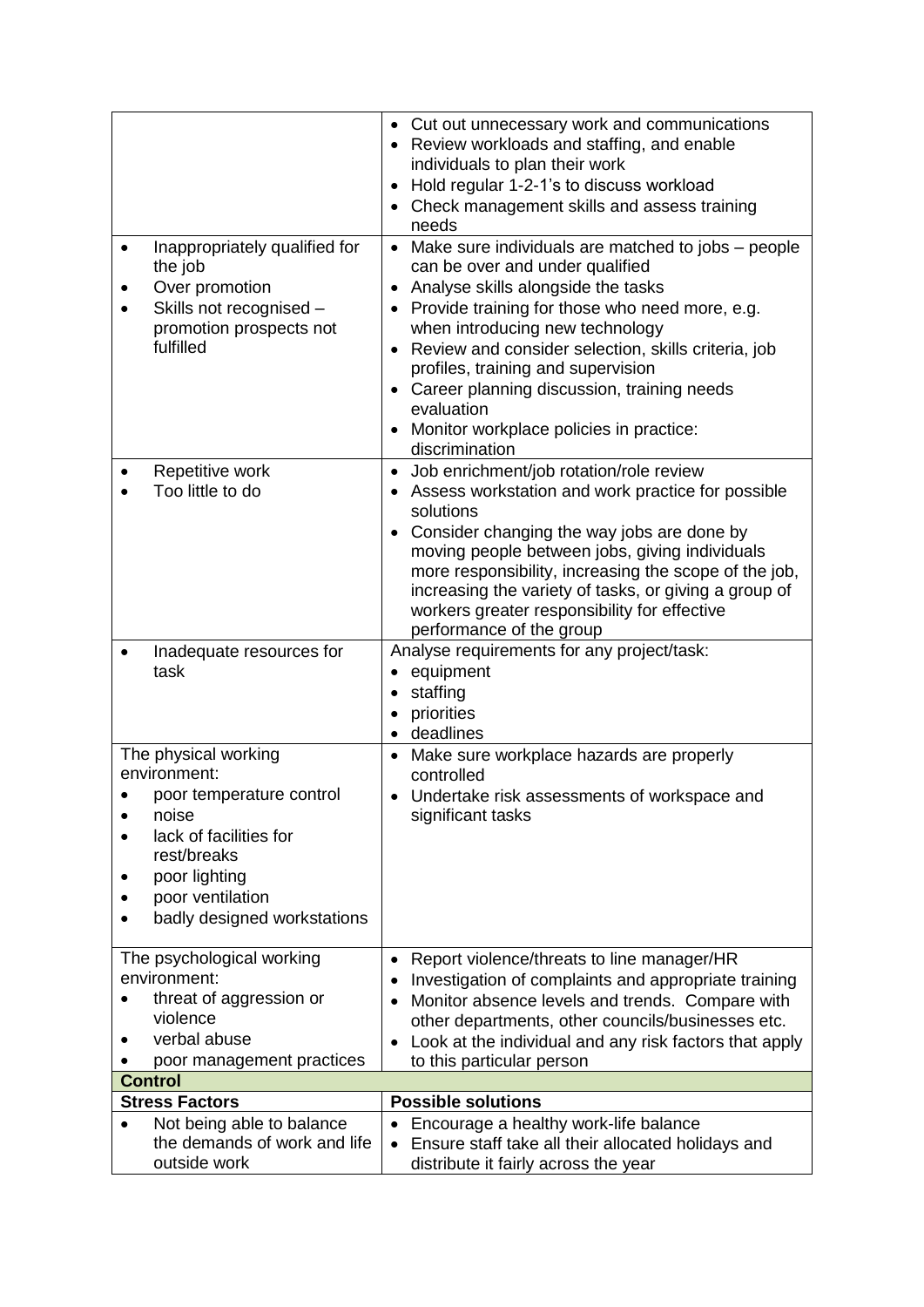| Rigid work patterns and<br>٠<br>breaks<br>Fixed deadlines occurring in<br>$\bullet$<br>different parts of the year<br>Lack of control over work<br>$\bullet$ | Develop a communications protocol that ensures<br>$\bullet$<br>people have rest time completely free of all work-<br>related messages. Over-anxious people often need<br>to be in constant contact. Over-controlling<br>management tends not to respect off duty time<br>Try to provide some scope for varying working<br>$\bullet$<br>conditions and flexible work patterns where<br>possible (e.g. flexible working hours, working from<br>home on occasion etc.)<br>Consult with people to allow them to influence the<br>$\bullet$<br>way their jobs are done, what the real deadlines are                                                                                                                                                                                                                                                                                                                                                       |  |  |  |
|--------------------------------------------------------------------------------------------------------------------------------------------------------------|------------------------------------------------------------------------------------------------------------------------------------------------------------------------------------------------------------------------------------------------------------------------------------------------------------------------------------------------------------------------------------------------------------------------------------------------------------------------------------------------------------------------------------------------------------------------------------------------------------------------------------------------------------------------------------------------------------------------------------------------------------------------------------------------------------------------------------------------------------------------------------------------------------------------------------------------------|--|--|--|
| Conflicting work demands                                                                                                                                     | and what the priorities are<br>Set realistic deadlines for tasks<br>$\bullet$<br>Consider that individuals are different, and try to<br>allocate work so that everyone is working in the<br>way that helps them work best, takes account of<br>their home obligations and makes best use of their<br>skills<br>Be clear about tasks required                                                                                                                                                                                                                                                                                                                                                                                                                                                                                                                                                                                                         |  |  |  |
| <b>Support</b>                                                                                                                                               |                                                                                                                                                                                                                                                                                                                                                                                                                                                                                                                                                                                                                                                                                                                                                                                                                                                                                                                                                      |  |  |  |
| <b>Stress Factors</b>                                                                                                                                        | <b>Possible solutions</b>                                                                                                                                                                                                                                                                                                                                                                                                                                                                                                                                                                                                                                                                                                                                                                                                                                                                                                                            |  |  |  |
| Lack of management<br>support<br>Lack of colleague support<br>Unclear of supports available                                                                  | Hold regular 1-2-1's, team meetings and ADR's to<br>talk about emerging issues or pressures<br>Ask employee how they would like to access<br>$\bullet$<br>managerial support, i.e. open door, set times etc<br>Talk about ways the Council can provide support if<br>$\bullet$<br>someone is experiencing problems outside of work<br>Consider flexibility in work scheduled where<br>possible to enable staff to cope with domestic<br>commitments<br>Include work related stress/emerging pressures as<br>$\bullet$<br>a standing item for staff meetings/ADR's<br>Hold regular team meetings to discuss anticipated<br>workloads and to deal with planned absences<br>Encourage team working<br>Disseminate information on support from others<br>$\bullet$<br>such as HR, Occupational Health, EAP, 4 Pillars of<br>Wellbeing, Anti-poverty services etc<br>Include Employee Briefing Scripts and Employee<br>Wellbeing Scripts in team meetings |  |  |  |
| <b>Relationships</b>                                                                                                                                         |                                                                                                                                                                                                                                                                                                                                                                                                                                                                                                                                                                                                                                                                                                                                                                                                                                                                                                                                                      |  |  |  |
| <b>Stress Factors</b>                                                                                                                                        | <b>Possible solutions</b>                                                                                                                                                                                                                                                                                                                                                                                                                                                                                                                                                                                                                                                                                                                                                                                                                                                                                                                            |  |  |  |
| Poor relationships with                                                                                                                                      | Investigate causal factors                                                                                                                                                                                                                                                                                                                                                                                                                                                                                                                                                                                                                                                                                                                                                                                                                                                                                                                           |  |  |  |
| others<br>Staff complaints or rising<br>absence trends<br>Bullying or confrontational                                                                        | Provide training in interpersonal skills, non-<br>discriminatory practices and employee conduct<br>standards<br>Discuss the problem openly with individuals<br>٠<br>Follow complaints procedures<br>$\bullet$<br>Check management skills and assess training<br>needs<br>Provide and communicate Bullying & Harassment<br>٠                                                                                                                                                                                                                                                                                                                                                                                                                                                                                                                                                                                                                          |  |  |  |
| communications styles                                                                                                                                        | Policy                                                                                                                                                                                                                                                                                                                                                                                                                                                                                                                                                                                                                                                                                                                                                                                                                                                                                                                                               |  |  |  |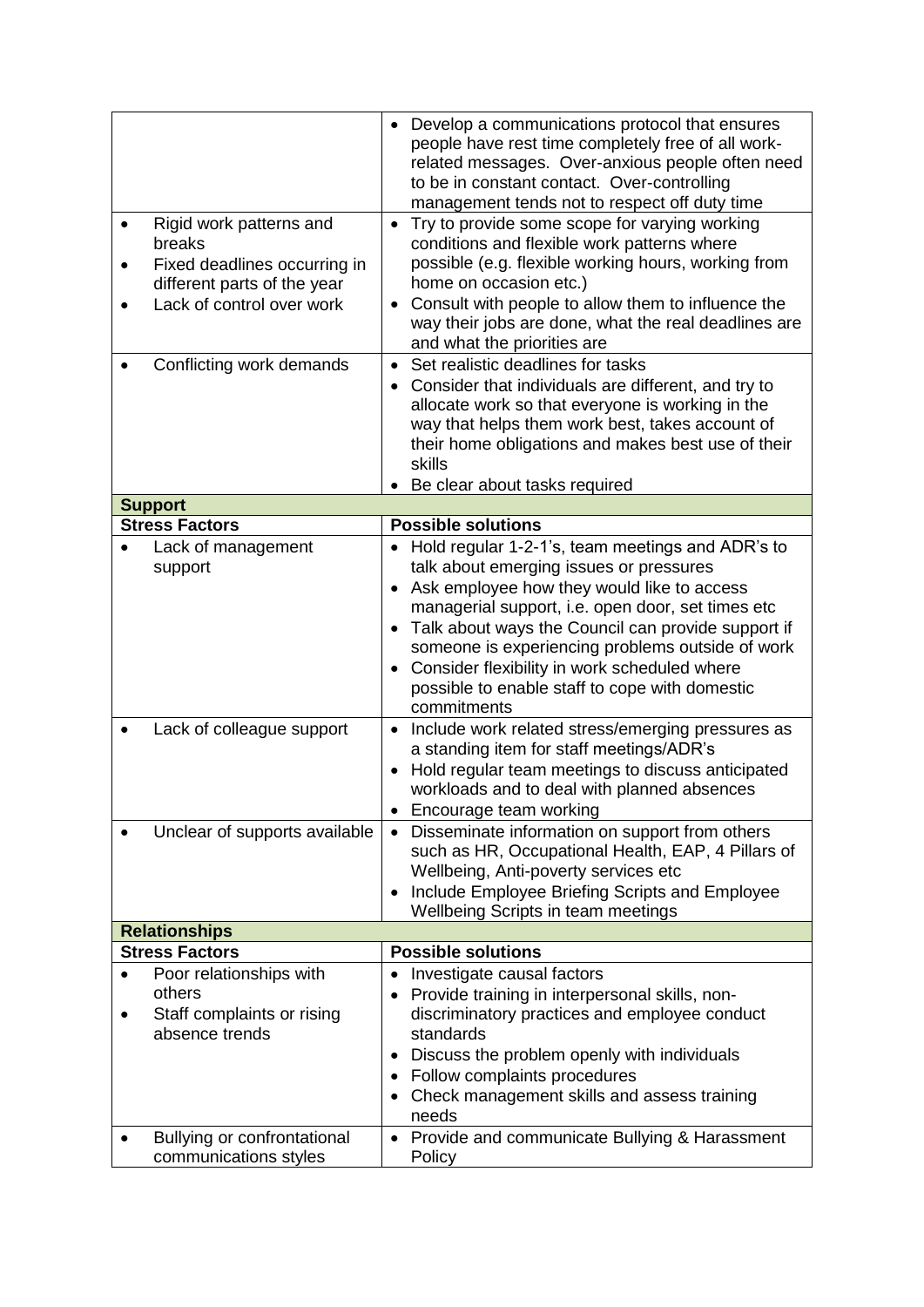| Bullying, racial or sexual<br>harassment<br>Lack of support or fear<br>culture within from<br>management and co-<br>workers                                                  | Managers should discuss and address bullying<br>and/or confrontational communications styles with<br>member of staff immediately<br>Practise by example and make it clear what<br>behaviours are not acceptable.<br>• Encourage constructive and positive<br>communications between staff<br>• Consider training and policy guidance<br>Support and encourage staff, protect them from<br>$\bullet$<br>reprisals<br>Consider introducing a mentoring/counselling<br>$\bullet$<br>scheme<br>Investigate and act as appropriate as soon as<br>$\bullet$ |
|------------------------------------------------------------------------------------------------------------------------------------------------------------------------------|-------------------------------------------------------------------------------------------------------------------------------------------------------------------------------------------------------------------------------------------------------------------------------------------------------------------------------------------------------------------------------------------------------------------------------------------------------------------------------------------------------------------------------------------------------|
|                                                                                                                                                                              | possible<br>Consider training on Employee Code of Conduct                                                                                                                                                                                                                                                                                                                                                                                                                                                                                             |
|                                                                                                                                                                              | policy                                                                                                                                                                                                                                                                                                                                                                                                                                                                                                                                                |
| <b>Role</b>                                                                                                                                                                  |                                                                                                                                                                                                                                                                                                                                                                                                                                                                                                                                                       |
| <b>Stress Factors</b>                                                                                                                                                        | <b>Possible solutions</b>                                                                                                                                                                                                                                                                                                                                                                                                                                                                                                                             |
| Clear lines of accountability<br>and responsibility                                                                                                                          | Ensure good communication exists and are in place<br>from top to bottom<br>Set and communicate management standards to<br>ensure best practice in clarity of job function,<br>responsibility for staff management and welfare<br>Make it clear to staff that management will try to<br>ensure that their problems will be handled<br>sensitively and at the appropriate level of<br>management                                                                                                                                                        |
| Lack of communication and<br>consultation                                                                                                                                    | Communicate clear business objectives<br>$\bullet$<br>Aim for good communication and close employee<br>$\bullet$<br>involvement, particularly during periods of change<br>or high pressure                                                                                                                                                                                                                                                                                                                                                            |
| A culture of blame when<br>things go wrong, denial of<br>potential problems<br>Failure to recognise success                                                                  | Be honest, set a good example, and listen to and<br>respect others<br>Acknowledge and reward successes                                                                                                                                                                                                                                                                                                                                                                                                                                                |
| A culture that considers<br>$\bullet$<br>stress a sign of weakness                                                                                                           | • Approachable management which wants to know<br>about problems and will try to help to resolve them                                                                                                                                                                                                                                                                                                                                                                                                                                                  |
| An expectation that people<br>will regularly work<br>excessively long hours or<br>take work home with them                                                                   | Avoid working excessively long hours<br>$\bullet$<br>Lead by example<br>$\bullet$<br>Check management skills and assess training<br>needs<br>Schedule work in a way that allows recovery time<br>$\bullet$<br>after unavoidable busy periods                                                                                                                                                                                                                                                                                                          |
| <b>Change</b>                                                                                                                                                                |                                                                                                                                                                                                                                                                                                                                                                                                                                                                                                                                                       |
| <b>Stress Factors</b>                                                                                                                                                        | <b>Possible solutions</b>                                                                                                                                                                                                                                                                                                                                                                                                                                                                                                                             |
| Fears about job security /<br>$\bullet$<br>grading<br>Poor communication -<br>$\bullet$<br>uncertainty about what is<br>happening<br>Not enough time allowed to<br>$\bullet$ | Provide effective support for staff throughout the<br>process<br>Consult with staff likely to be involved in a change<br>$\bullet$<br>programme – fear and uncertainty can lead to<br>increased anxiety, unfounded gossip, poor<br>employment relationships and increased absence                                                                                                                                                                                                                                                                     |
| implement change                                                                                                                                                             | Getting together as a team can help people to feel<br>$\bullet$<br>less isolated with their concerns                                                                                                                                                                                                                                                                                                                                                                                                                                                  |